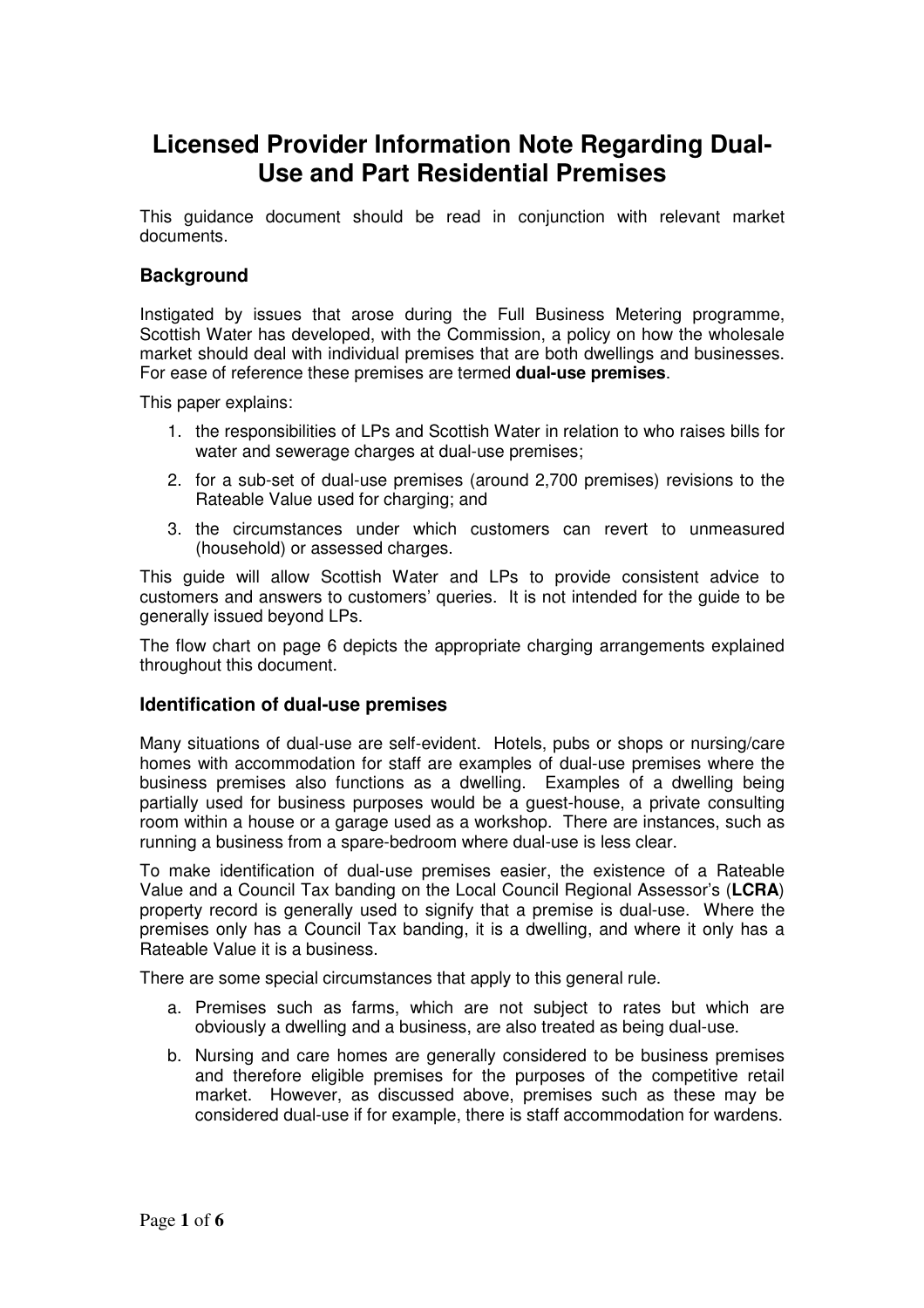### **Dual-use premises with Apportionment Notes**

The agreed position is that where the LCRA property record for a dual-use premises contains an **Apportionment Note** the property should be fully registered in the competitive retail market. A property record with an Apportionment Note will show the Council Tax banding and two Rateable Values – one being the value assigned to the existing business activity and a higher figure being the rateable value if none of the property was used as a dwelling.

This sub-group of dual-use premises is termed **Part Residential Premises**.

As a result of being completely in the competitive retail market household (council tax based) water and sewerage charges will not apply.

Being entirely in the competitive retail market, all Part Residential Premises should be metered wherever economical and practical. Accordingly, the water use at the premises, whether used in the accommodation or the business elements, will be recorded on the meter and will be reflected in charges.

The Rateable Value to be used for charging property and roads drainage (and assessed charges if the premises is not metered) is to be the full RV for the property rather than the lower "business only" RV. Please note, as prescribed in the Wholesale Charges Scheme, should the relevant Rateable Value not be available the Rateable Value currently assigned by the LRCA will be used.

#### **The revised approach to charging at Part Residential Premises (i.e. dual-use premises with Apportionment Notes) is effective from 1 April 2011.**

Scottish Water will work with LPs to ensure appropriate and co-ordinated communications with householders and business customers in Part Residential Premises.

### **Dual-use premises with no Apportionment Note**

Dual-use premises with no Apportionment Note are to be treated as two entities: a dwelling and a business property. Household charges will apply to the dwelling and business charges to the business element. This is the current situation and therefore no revisions are required to existing arrangements.

If the property has been metered (recording all water use in the property), metered charges will be based on the recordings on the meter and applied to the business and both Council Tax and RV based property and roads drainage charges will apply to the dwelling and business respectively.

To clarify the application of the metered charges, the water meter recording consumption in both the dwelling and the business will be considered as being on the supply to the business and therefore in the competitive retail market. Bills for metered related and Rateable Value charges will therefore be raised by LPs. The occupier of the business can opt to counter charge the householder for metered related water and sewerage charges, subject to the Resale conditions (appended) contained in Scottish Water's Charges Scheme.

Bills for Council Tax banding based Property and Roads drainage charges will be raised by Scottish Water.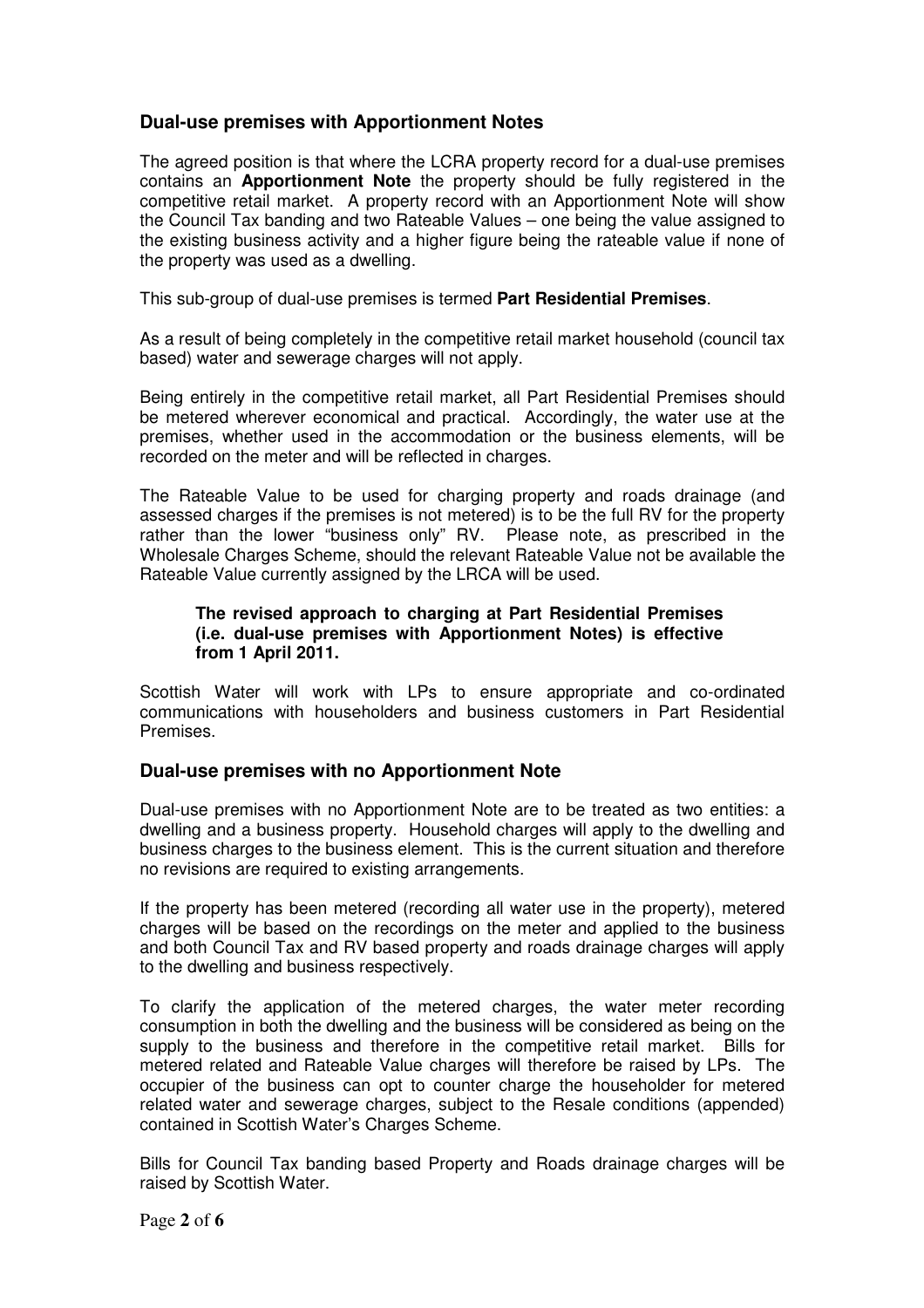## **Metering Dual-use and Part Residential Premises**

#### **Meter Installation**

In addition to being able to install meters at business premises, Scottish Water can also install meters on common supplies to dual-use premises, including Part Residential Premises. Meter installation is always subject to being economical and practical.

All Part Residential Premises should be metered.

In general dual-use premises which have both a Council Tax Banding and a Rateable Value (the basic definition), are considered to be associated and therefore appropriate for being supplied through a single metered supply if any of the following are true:

- a) The premises are covered by an Apportionment Note i.e. they are Part Residential Premises.
- b) The owner or occupier of the dwelling is also the owner or occupier of the business.
- c) The dwelling cannot be sold separately from the business without modification.
- d) Access to either the dwelling or the business is subject to shared access arrangements (e.g. through buildings or across land).

The relationships above are termed an "association" and must be or have been true at the time of meter installation.

#### **Meter Removal and Reverting to Unmetered Charges**

In recognition that there may be challenges to dual-use supplies being metered, the following guidelines outline the circumstances which may result in the meter being removed or the dwelling being able to revert to the unmetered charges.

A metered supply to a dual-use, Part Residential Premise (i.e. with an Apportionment Note) cannot be removed because it is a single entity entirely in the market.

A meter on a supply to a number of dual-use premises one of which is a Part Residential Premise (i.e. with an Apportionment Note) may be relocated to measure the Part Residential Premise only, where it can be proven that the above associations between the dual-use premises and the Part Residential Premise were not applicable at the time the original meter was installed. However the request must come from the owners/occupiers of the premise not associated to the Part Residential Premise. Scottish Water would separately review the association for the remaining dual-use premises and the suitability of metering those.

In dual-use premises where it can be proven that none of the associations above were true at the time of meter installation the household and the business each have the option to continue with the metered service or request an unmetered service<sup>1,2</sup>, depending on whether or not they wish to continue with water re-sale.

 $\overline{a}$ 

 $<sup>1</sup>$  Requests for an unmeasured service will need to be supported with evidence that the dwelling and</sup> business have never been associated.

 $^{2}$  The option of reverting to unmeasured is not available to households or businesses that create a dualuse scenario by dividing a property into two or more units without providing a new supply to the additional units.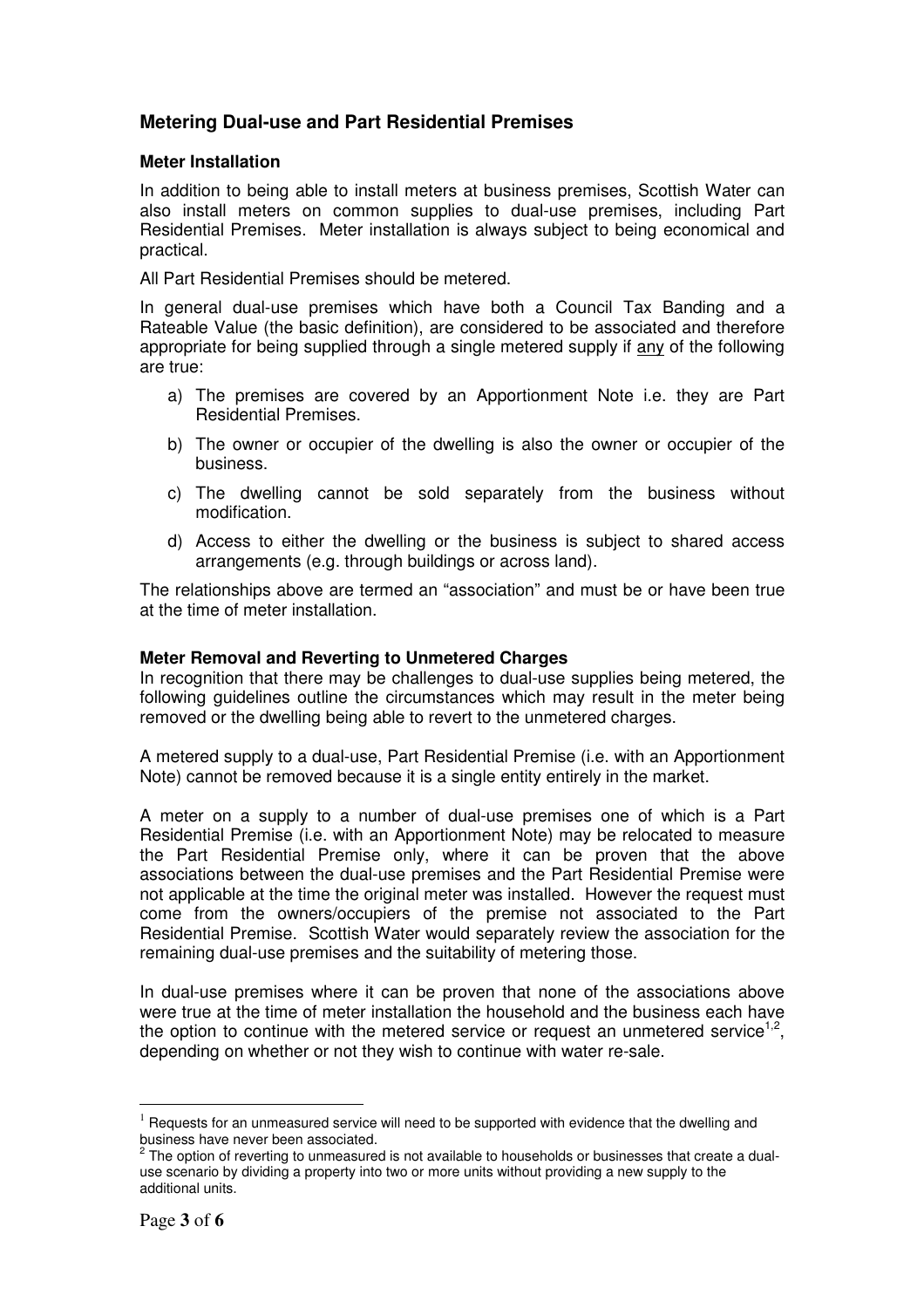Where the household and business wish to continue with water re-sale they will remain on their measured dual-use supply with the business re-selling water to the household.

In these dual-use situations with no association, if the householder does not want to continue with water re-sale they may request a review to change these arrangements and/or ask to revert to an unmeasured supply<sup>2</sup>. If the householder opts for an unmeasured supply, Scottish Water will seek to relocate the meter onto the supply to the business premise alone or by exception, remove the meter. If the meter is removed, Scottish Water will then need to consider whether or not it is appropriate for the business to have an unmeasured supply with water use calculated through assessment<sup>3</sup>. If Scottish Water considers assessment is not appropriate Scottish Water will need to find an alternative approach. If Scottish Water considers assessment is most appropriate but the business insists on keeping a metered supply, the business will need to pay to separate the supply. The householder will normally revert to unmeasured charges based on their Council Tax band, unless the householder wishes to pay to separate the supply and receive metered charges.

In these dual-use situations with no association, if the business does not want to continue with their water re-sale arrangements they may request a review to change these arrangements<sup>2</sup>. Scottish Water will seek to relocate the meter onto the supply to the business premise alone or by exception, remove the meter. If the meter is removed, Scottish Water will then need to consider whether or not it is appropriate for the business to have an unmeasured supply with water use calculated through assessment. If Scottish Water considers assessment is not appropriate Scottish Water will need to find an alternative approach. If Scottish Water considers assessment is most appropriate but the business insists on keeping a metered supply, the business will need to pay to separate the supply. The householder will normally revert to unmeasured charges based on their Council Tax band, unless the householder wishes to pay to separate the supply and receive metered charges.

In dual-use premises associated only by any of factors b, c or d (i.e. excluding Part Residential Premises), the business or the householder may pay to separate the business and domestic supplies<sup>2</sup>. The business or the householder may also pay to separate the supply if a premises that was previously associated has since become disassociated.

Where supplies are to be separated, approval must be sought from Scottish Water. Scottish Water will require a distinct new connection to a Scottish Water main at the expense of the applicant. Scottish Water will meter all separate business supplies where practicable and economical.

### **The revised approach to charging at Dual-use Premises is effective from 1 April 2011.**

 $\overline{a}$  $3$  Re-assessment is appropriate if it accurately reflects the business water use.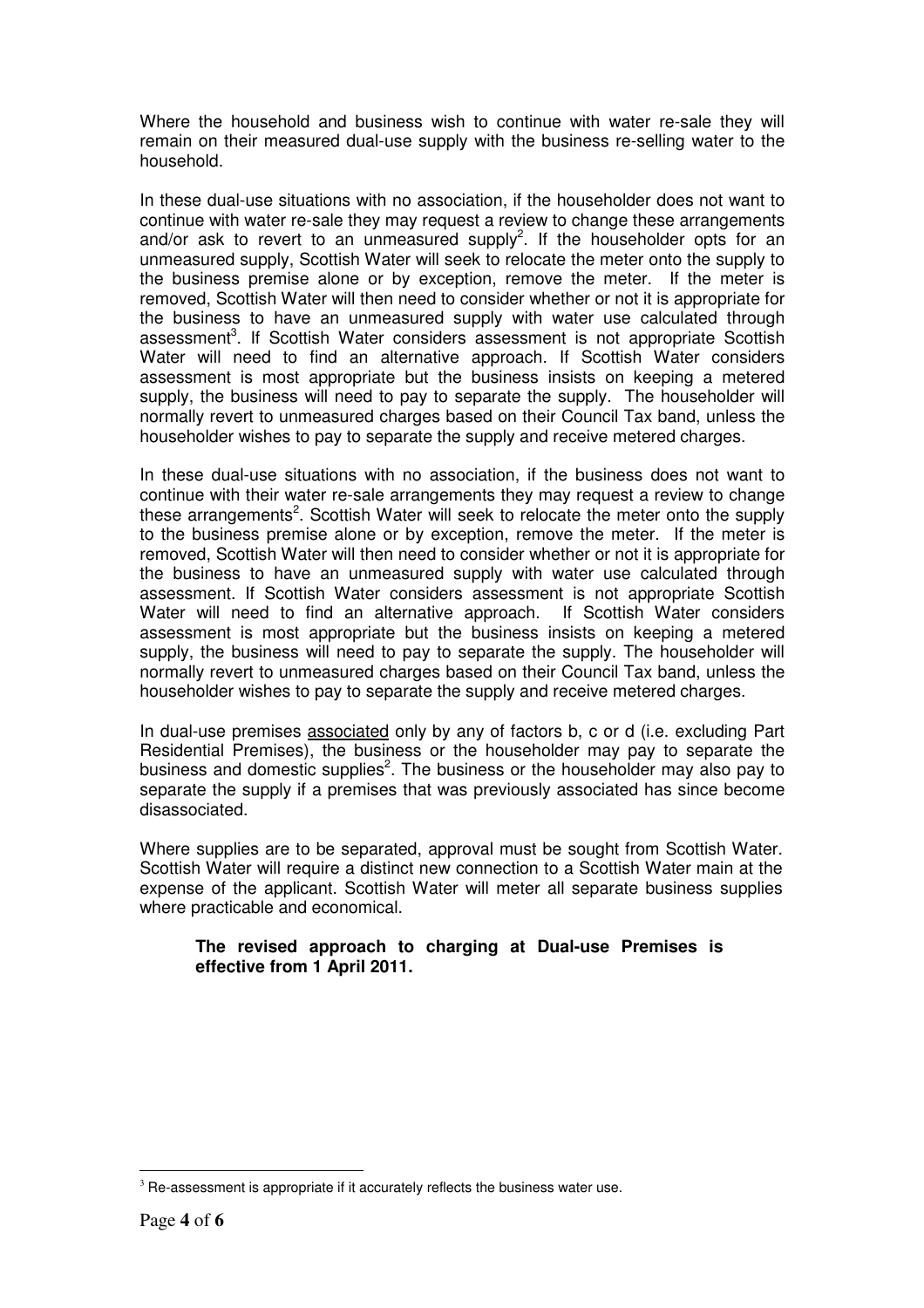## **Vacancy**

At dual-use premises with metered supplies, should the business element become vacant the responsibility for applying household charges will revert to Scottish Water. If the supply is unmetered, full unmeasured household water and sewerage charges will continue to apply.

At Part Residential Premises, irrespective of whether the supply is metered or not, should the business element become vacant the responsibility for applying household charges will revert to Scottish Water.

> Neil Hemings Economic Regulation Manager May 2014